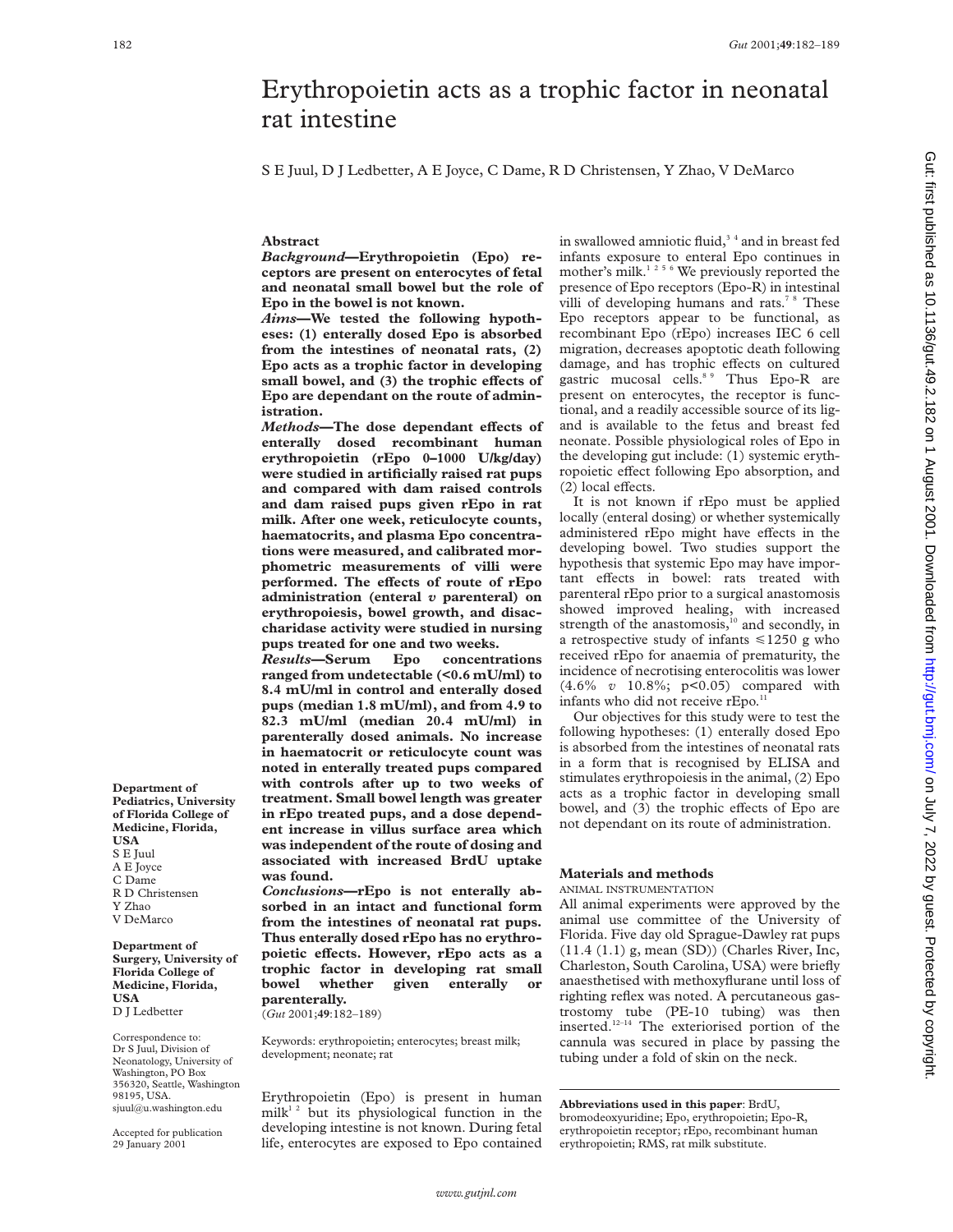#### ARTIFICIAL REARING

The cannulae were connected to 12 ml syringes containing chilled (7°C) rat milk substitute (RMS) mounted on a computerised syringe pump apparatus (model 22 syringe Pimp; Harvard Apparatus, Boston, Massachusetts, USA). Rats were kept individually in 454 g containers containing dust free maize cob bedding. These were floated in large capacity water baths maintained at 40°C. Rats were fed RMS for 20 minutes every hour. Because of the small diameter of the cannulae and the length of tubing between the refrigerator and the pups (approximately 1 m), the RMS equilibrated to room temperature by the time the RMS entered each pup's stomach. Cannulae were flushed daily with sterile saline to insure patency. Rat pups were weighed and stimulated to micturate and defecate daily.

#### RAT MILK SUBSTITUTE (RMS)

A formula has been developed which mimics the macro- and micronutrient content of rat's milk and promotes normal metabolic and developmental events for artificially reared rat pups.13 RMS contains no Epo, but when rEpo is added, over the concentration range we employ in the infusions, it is stable for a 24 hour period, as judged by ELISA measurements. The volumes of milk infused per day (approximately 230 ml/kg/day on day 5 of life increasing to 370 ml/kg/day on day 12) varied according to the average weight of pups within a treatment group, and was calculated daily.

# EXPERIMENTAL CONDITIONS

*Experiment 1*

Group 1 (n=21) received RMS containing only saline additive. Group 2 (n=11) received RMS containing a daily dose of 200 U/kg rEpo. Group 3 (n=19) received RMS containing a daily dose of 1000 U/kg rEpo. Groups 4 and 5 were sham operated (anaesthetised, and PE-50 inserted into stomach but no perforation) and returned to their dams, treated with either intraperitoneal saline injections (group 4, n=20) or intraperitoneal rEpo 200 IU/day (group 5, n=18). After seven experimental days, rats were given an overdose of pentobarbital intraperitoneally. Blood was withdrawn from the right ventricle into a heparinised syringe. After withdrawing an aliquot for determination of haematocrit and reticulocyte count, plasma was separated and stored for Epo ELISA. The animals were perfusion fixed by inserting a needle into the left ventricle, cutting the right auricle, and flushing with phosphate buffered saline until clear, followed by a 4% paraformaldehyde infusion. The entire small bowel was removed, weighed, and the length from stomach to ileocecal valve measured. Each animal had a 5 cm segment, removed 4 cm distal to the distal end of the stomach, paraffin embedded for histological evaluation.

#### *Manual expression of rat milk*

To determine Epo concentrations in milk from dams treated with rEpo, measurements were made at timed intervals following single or multiple injections of 200 U rEpo intraperitoneally. Rat dams were lightly anaesthetised with pentobarbital (0.1–0.2 mg/kg intraperitoneally) and then given oxytocin (4 U/kg intraperitoneally) to stimulate milk let down. Milk was then manually expressed. Between 1 and 1.5 ml milk were obtained per milking.<sup>15</sup>

#### *Experiment 2*

To determine if the effects of Epo in bowel were route dependent (enteral *v* parenteral), a second model was employed: for each experiment, Sprague-Dawley rats from three litters were delivered and mixed, such that the average weight of all pups was the same in each group. On day 5 of life, three groups were formed (n=10–12/group/experiment). The group 1 dam received a daily injection of sterile saline 200 µl intraperitoneally (controls). The group 2 dam received a daily intraperitoneal injection of 200 U rEpo; thus pups in this group were exposed to rEpo excreted into the dam's milk. In the third group, each pup received a daily dose of 200 U/kg/day subcutaneous rEpo. Pups continued to suckle as usual. Experiments were carried out for either seven or 14 days. At the time of sacrifice, blood was drawn by cardiac puncture for measurement of haematocrit and reticulocyte counts, and plasma was separated and stored for Epo ELISA. The entire small bowel was removed, weighed, and the length from stomach to ileocaecal junction measured. Each animal had a 4 cm segment from the proximal duodenum, mid jejunum, and terminal ileum paraffin embedded for histological evaluation.

#### Epo ASSAY

Epo concentrations in plasma and milk were assayed using the Quantikine IVD human Epo Immunoassay ELISA (R&D Systems, Minneapolis, Minnesota, USA). Spiking experiments were done, adding rEpo to rat milk, to ensure reliability of the assay when using milk. Consistent quenching was seen when milk samples were measured such that approximately 70% of the added rEpo was measured. Variability was less than 10% and sensitivity 0.6 mU/ml. This assay has been tested for cross reactivity with other cytokines, and the specificity of the assay is greater than 98%.

#### MORPHOMETRIC MEASUREMENTS

Ten digitised images each from the duodenum, jejunum, and ileum were evaluated from each animal using the calibrated Analytical Imaging System (Imaging Research Inc, St Catharines, Ontario, Canada). Images from the attached light microscope were digitised at 25× magnification. An investigator blinded to the treatment group measured the number of villi/mm bowel wall, villus length, diameter, area, and crypt depth for each digitised image. Images were digitised only if they had a minimum of six measurable intact villi in the field.

## DISACCHARIDASE ACTIVITY

A subset of animals were not perfusion fixed (n=21). After measurements of their bowel were made, weighed segments of duodenum,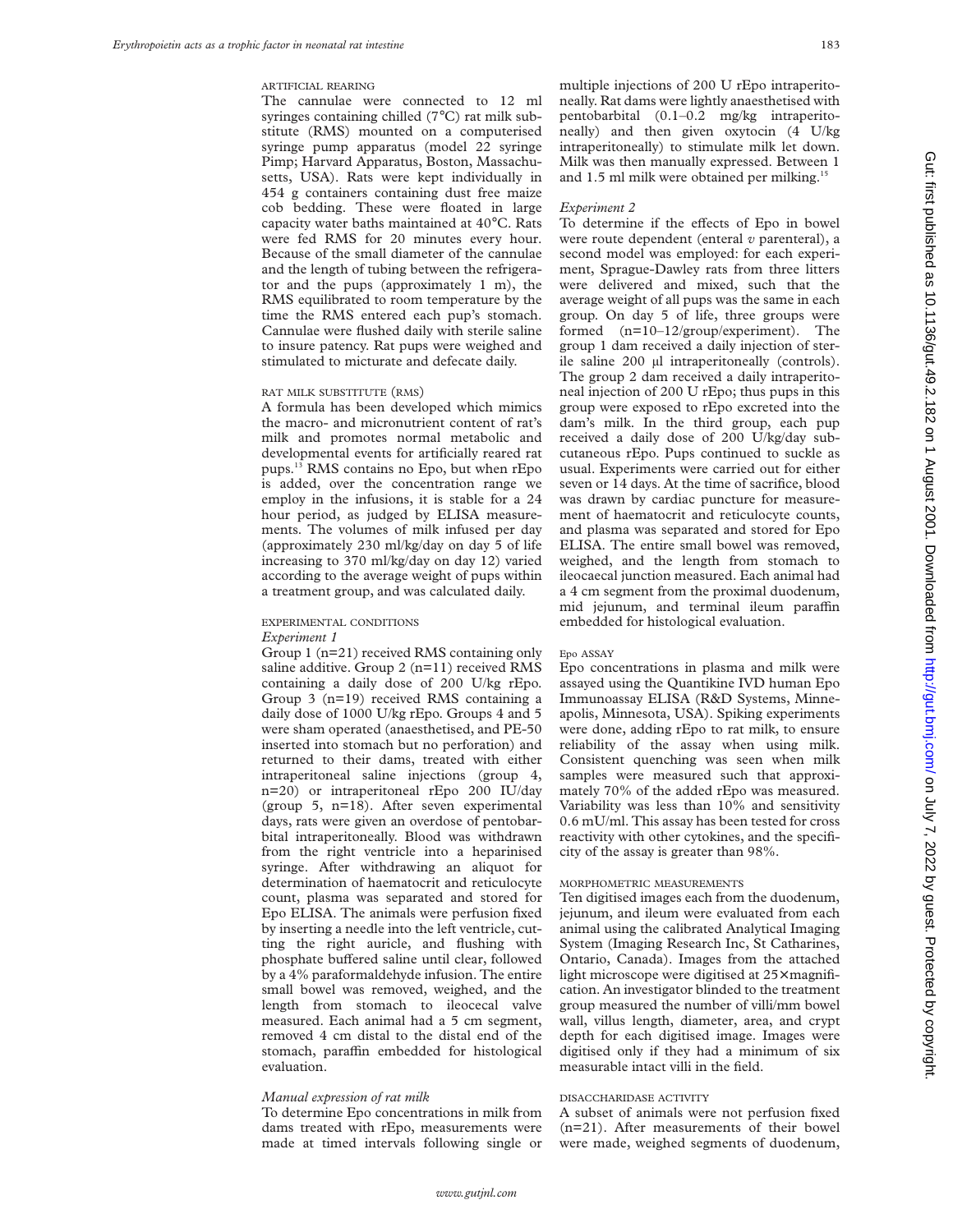jejunum, and ileum were homogenised in 0.010 M  $NaH_2PO_4/Na_2HPO_4$ , pH 6.0, containing 0.002% Triton X-100 for later evaluation of disaccharidase activity. The following maltose, sucrose, and lactose solutions were used as substrate for maltase, sucrase, and lactase activity, respectively: 0.0156 M maltose in 0.05 M  $NaH_2PO_4/Na_2HPO_4$ , pH 6.0, 0.04 M sucrose in 0.05 M  $NaH_2PO_4/$ Na 2HPO 4, pH 6.0, and 0.0.188 M sucrose in 0.05 M  $NaH_2PO_4/Na_2HPO_4$ , pH 6.0. A glucose standard curve ranging from 0 to 200 µM was prepared. After incubating an aliquot of test homogenate with each solution for 30 minutes at 37 °C, cold Trinder reagent (Sigma) was added to all tubes, including the standard curve samples. After incubation at 37 °C for 30 minutes, absorbance at 505 nm was measured.

#### DETERMINATION OF CELL TURNOVER IN VILLI

A subset of animals (n=24) received timed injections of bromodeoxyuridine (BrdU 50 mg/kg) intraperitoneally two hours prior to death, and were perfusion fixed with 4% paraformaldehyde infusion. Segments (2 cm) were cut from the proximal duodenum, mid jejunum, and distal ileum. Tissue was fixed overnight in 4% paraformaldehyde, changed to 80% alcohol, and paraffin embedded. Sections (4  $\mu$ m) were placed on poly-L-lysine coated slides and dried for two hours at 60 °C. After deparaffinisation in two xylene washes, and rehydration through a graded series of alcohols, finishing with water, tissues were quenched in  $3\%$   $H_2O_2$  and permeabilised with trypsin. Biotinylated mouse anti-BrdU was then applied, with streptavidin-peroxidase, and diaminobenzidine used for visualisation, as directed by the BrdU staining kit (HC524) from Oncogene (Boston, Massachusetts, USA). Haematoxylin was used as a counterstain. To determine the percentage of crypt cells which were BrdU positive, three fields per bowel segment were counted at 400x for each specimen. Only fields in which at least one positive crypt cell was present were chosen. All crypt cells in the field were counted and designated either positive or negative.

### STATISTICAL ANALYSIS

The Student's *t* test with Bonferroni correction for multiple comparisons was used to compare morphometric parameters. Variables measured repeatedly within a subject were averaged for the correlation analysis. All tests were two sided and tested at an alpha value of 0.05. Spearman rank correlations were used to examine linear and non-linear associations between Epo concentrations in milk and serum. Values are reported as mean (SEM) unless otherwise stated.

#### **Results**

ARTIFICIALLY RAISED PUPS AND NURSING **CONTROLS** 

After one week of therapy, serum Epo concentrations were not different between the three groups of artificially raised pups, or nursing control pups (fig 1A). Similarly, reticulocyte counts and haematocrits were not different between groups (fig 1B). Weight gain in the

artificially reared pups was consistently lower than in the nursing control pups. However, there were no differences in weight gain between the three artificially reared groups.

Epo concentrations in RMS were measured before and after refrigeration for 24 hours. Epo concentrations were undetectable, 371 (18) mU/ml, and 4338 (425) mU/ml in control, low dose, and high dose RMS, respectively. No differences were noted before and after refrigeration for 24 hours. Serum and milk Epo concentrations were measured in dams from groups 4 and 5 after seven days of treatment. Haematocrits of the rEpo treated dams were high, ranging from 72% and 76% versus 37% to 44% in control dams. Epo concentrations in rat milk were dependent on the proximity of the testing to rEpo dosing. Mean milk Epo concentration after intraperitoneal injection was 68.9 (24.9)



*Figure 1 Erythropoietin (Epo) concentrations and haematocrit values from artificially raised and nursing rat pups. (A)* Epo concentrations in the different treatment *groups. The first three groups were artificially raised and received exogenous recombinant human erythropoietin (rEpo) as follows: control (C), 0 U/kg/day; low dose, 200 U/kg/day; and high dose, 1000 U/kg/day. The nursing control pups received no exogenous rEpo while the nursing Epo treated group received rEpo contained in mothers' milk. The top, bottom, and line through the middle of the box plot indicate the 75th, 25th, and 50th percentiles (median), respectively. The whiskers on the bottom extend from the 10th to the 90th percentiles. Mean values for each group are denoted by the filled box. (B) Haematocrit values*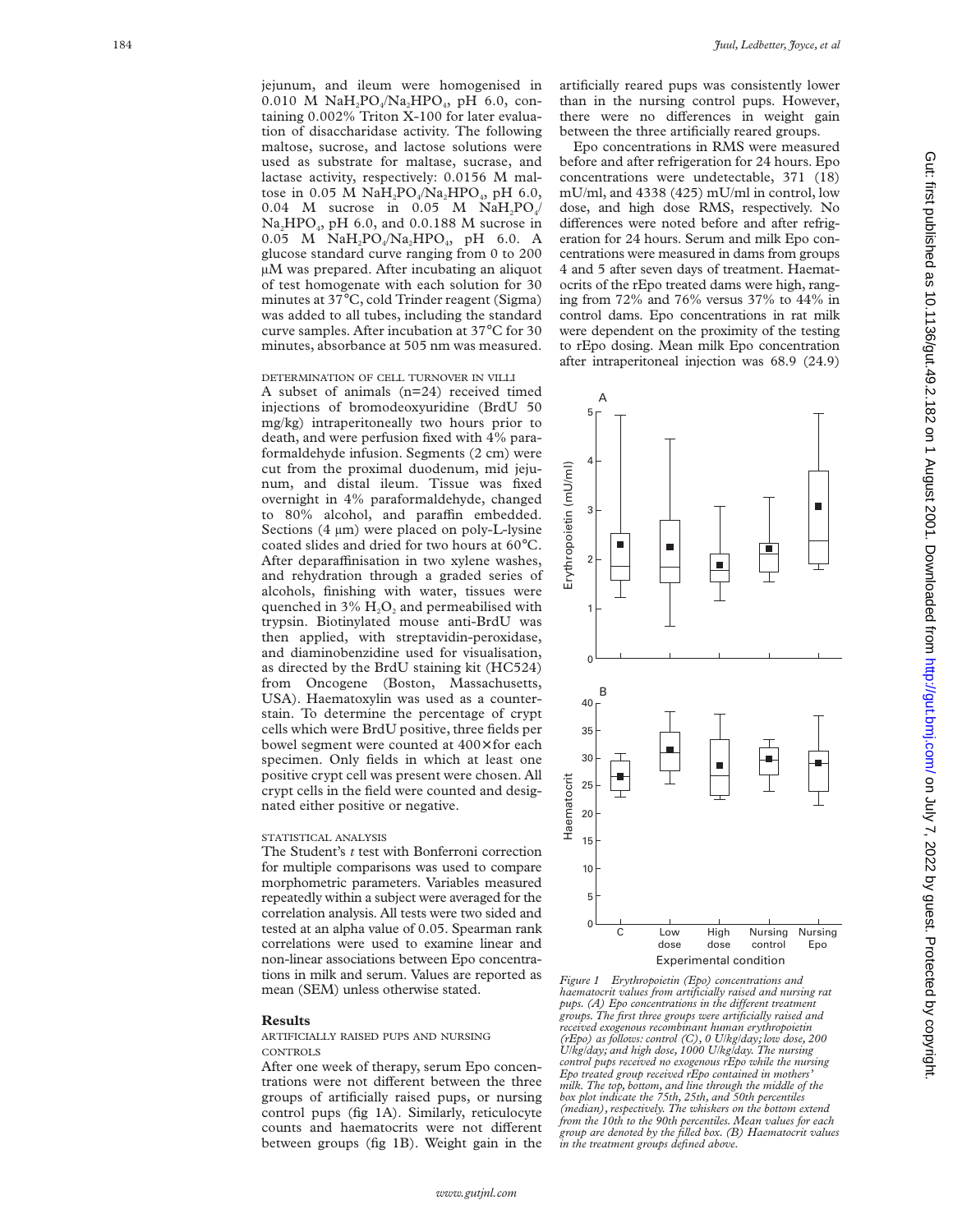

*Figure 2 Erythropoietin (Epo) concentrations in rat milk following timed recombinant human erythropoietin (rEpo) injection. Epo concentrations (mU/ml) are shown versus time after a single injection of 200 U rEpo intraperitoneally. The right hand side of the X axis shows Epo concentrations drawn 24 hours after the last dose of rEpo to animals that had received daily doses of 200 U rEpo intraperitoneally for seven days.*

mU/ml (range 1.2–256); mean serum Epo concentration was 746.9 (252.5) mU/ml (range 16.5–2200). The correlation coefficient for milk versus serum Epo was *r*<sup>2</sup>=0.522. Milk Epo concentrations after a single injection, and 24 hours after seven days of daily injections (steady state) are shown in fig 2.

Mean bowel length in the high dose group was 42.7 (3.1) cm while in control pups it was 40.4 (0.6) cm (p=0.09). Pups which had suckled from the rEpo treated dam had an average bowel length of 52.2 (0.8) cm while control pups had an average bowel length of 47.7 (1.3) cm  $(p<0.02)$ . There were no significant differences in body weight between the rEpo and control pups.

We next evaluated the bowel of rEpo treated rats compared with controls by light microscopy. Enterally dosed rEpo increased villus surface area of the proximal jejunum in a dose dependent manner. Table 1 shows computer calibrated measurements of villi for the artificially reared pups and nursing pups. Enteral rEpo had a trophic effect on small bowel villi (proximal jejunum) whether given in RMS or in mothers' milk, increasing villus surface area, length, and villus density (number of villi/mm of bowel wall). We observed no effect of rEpo on villus diameter or villus length to crypt depth ratio.

ENTERAL VERSUS PARENTERAL rEpo EFFECTS

Epo concentrations and haematocrit values for the three experimental groups treated for one and two weeks are shown in fig 3. Trough Epo



*Figure 3 Erythropoietin (Epo) concentrations and haematocrit values from nursing rat pups. (A) Epo concentrations in the treatment groups: control (no exogenous recombinant human erythropoietin (rEpo)), one and two weeks of therapy; PO rEpo (dam received daily dose of 200 U rEpo intraperitoneally), one and two weeks of therapy; and SC rEpo (pups received daily dose of 200 U/kg/day subcutaneously), one and two weeks of therapy. (B) Haematocrit values in the same treatment groups. Box plots as described in fig 1. \*p<0.05, \*\*p<0.001.*

concentrations (24 (1) hours after the last injection) are shown for animals treated for one week while peak Epo concentrations (5 (1) hours after the last injection) are shown for animals treated for two weeks. Epo concentrations and haematocrit values in animals who received enteral rEpo were not different than controls, regardless of duration of therapy. In pups who received subcutaneous rEpo, both Epo concentrations and haematocrit values were higher than controls.

*Table 1 Mean villus surface area, length, diameter and crypt depth*

|                                | Villus surface area<br>$(u m^2)$ | Villus length<br>(um)    | Villus diameter<br>$(\mu m)$ | Crypt depth<br>(um) | <i>Villi/mm</i><br>bowel |
|--------------------------------|----------------------------------|--------------------------|------------------------------|---------------------|--------------------------|
| AR control, n=55               | 16 120 (585)                     | 312(8)                   | 51(1)                        | 56.9(1.3)           | 13.4                     |
| AR low dose $rEpo(n=55)$       | 17 950 (725)                     | $354(8)$ + + +           | 50(2)                        | 61.8(2.5)           | 17.4+                    |
| AR high dose $rEpo(n=39)$      | 21 250 (722) +++                 | $401(9)$ <sup>++++</sup> | 53(1)                        | 54.9(1.6)           | 15.4十                    |
| $NP$ control (n=38)            | 14 800 (1028)                    | 298(14)                  | 52(2)                        | 52.2(1.3)           | 15.4                     |
| $NP$ rEpo treated dam $(n=39)$ | $17400(716)$ *                   | 361 $(13)$ ***           | 48(2)                        | 49.8(1.6)           | 17.3                     |

AR control, artificially raised pups; AR low dose rEpo, artificially raised pups, 200 U/kg/day enteral human recombinant erythropoietin (rEpo); AR high dose rEpo, artificially raised pups, 1000 U/kg/day enteral rEpo; NP control, nursing pups control; NP rEpo treated dam, nursing pups, dam treated with 200 U rEpo/day intraperitoneally.

\*p<0.05, \*\*\*p<0.001 compared with pups nursing from rEpo treated dam; †p<0.05, ††p<0.01, †††p<0.0001 compared with artificially raised control pups.

*www.gutjnl.com*

Values are mean (SEM) or number.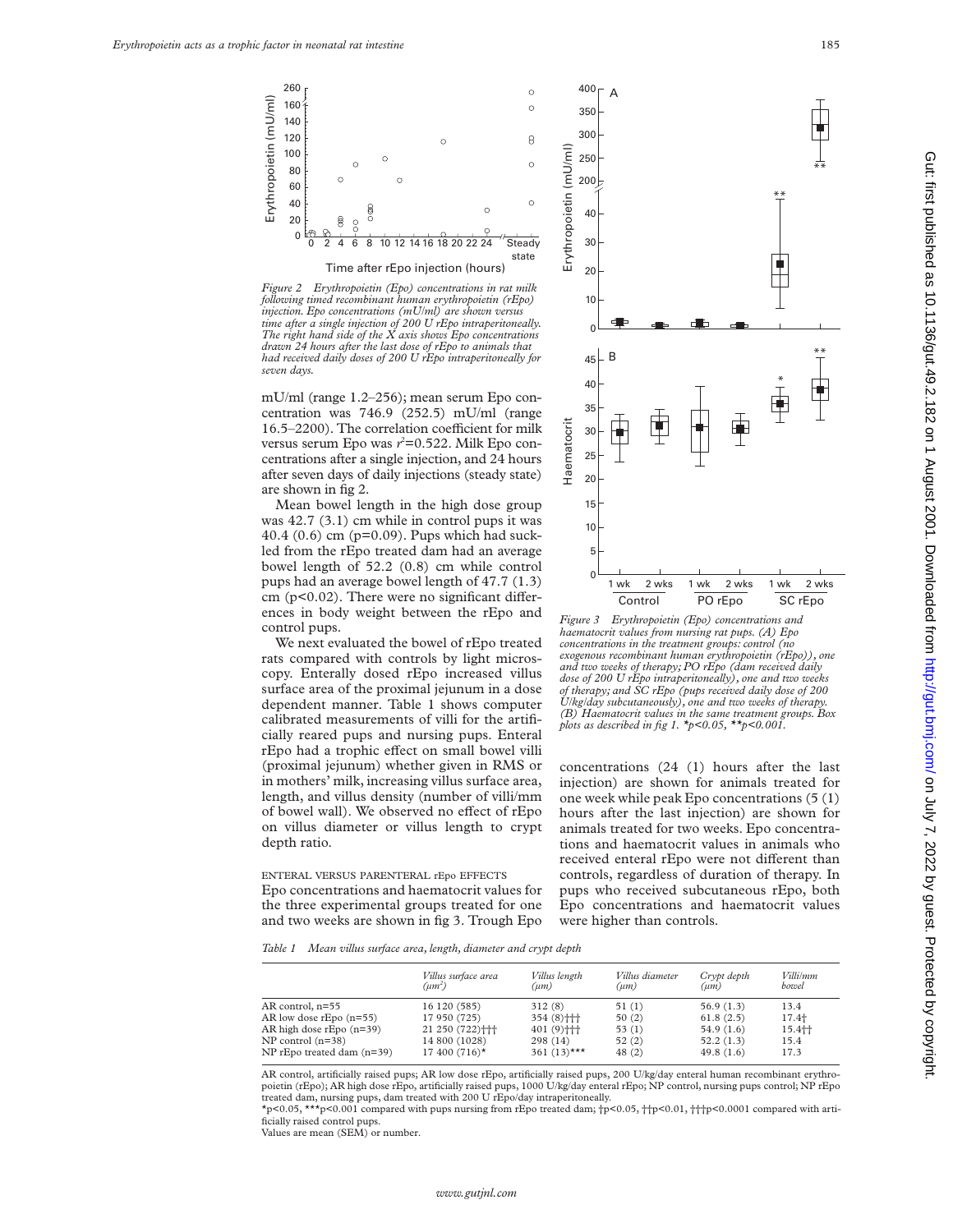To determine if rEpo acted as a maturation factor, lactase, maltase, and sucrase activity was evaluated in weighed bowel segments from each group (n=6 per group). As expected in rat pups of this age, little to no sucrase activity was present, and only minimal maltase activity, which was highest in the duodenum, and this did not differ between groups. Lactase activity was consistently highest in the distal jejunum/ ileum, and when measured as a function of grams of bowel weight, did not vary as a result of rEpo treatment.

Mean bowel length after one week of therapy was 50.9 (0.7) cm, 52.3 (0.8) cm, and 51.4 (0.6) cm for control, enteral, and parenteral rEpo groups, respectively. When corrected for body size (bowel length (cm) divided by weight (g)), mean bowel length/body weight was greater in the enteral rEpo group compared with controls (p<0.005) but not in the parenterally treated group (p=0.13) (1.72 (0.04), 1.91 (0.05), and 1.81 (0.04) cm/g, respectively). After two weeks of therapy, both rEpo treated groups had increased bowel



*Figure 4 Morphometric measurements of the small bowel from control pups treated with no exogenous recombinant human erythropoietin (rEpo) compared with enteral and parenterally treated pups. Measurements are mean (SEM) for villus surface area (top), villus length (middle), and crypt depth (bottom). Measurements for each treatment group (control (C), no exogenous rEpo; PO, dam received daily dose of 200 U rEpo intraperitoneally; SC, pups received daily dose of 200 U/kg/day rEpo subcutaneously) are compared by small bowel region (duodenum, jejunum,*

length/g body weight compared with controls although the increase was most pronounced in the enterally treated group (1.68 (0.07) controls, 2.12 (0.03) enteral rEpo, and 1.87 (0.04) parenteral rEpo; p<0.0001 and 0.05, respectively).

In the duodenum, villi from enterally treated pups were not different from controls but villi from pups receiving parenteral rEpo had greater surface area (p<0.0001, 95% confidence interval (CI) 171–287), length (p<0.0001, 95% CI 88–144), and crypt depth (p<0.0001, 95% CI 6–20). In the jejunum, villus surface area was greater in both rEpo treated groups (p<0.05, CI 8–112 for enterally treated pups; p<0.0001, CI 111–239 for parenterally treated pups). Villus length was greater in both rEpo treated groups compared with controls (p=0.000, CI 33-121 for enterally treated pups; p<0.0001, CI 55–118 for parenterally treated pups). Villus diameter was greater in enterally treated pups  $(p<0.01)$  but not in parenterally treated pups. The greatest differences were noted in the ileum with increased villus surface area, length, and crypt depth in both rEpo treated groups. Findings are summarised in fig 4.

We postulated that one mechanism by which villus length might increase is by increased crypt cell division. Indeed, BrdU incorporation was significantly greater in the crypts and villi of animals receiving either enteral or parenteral rEpo compared with controls. These differences were more pronounced in distal than in proximal small bowel, with the most profound differences noted in the ileum. In the ileum, BrdU incorporation was noted in the villus tips as well as in the crypts of animals receiving rEpo, as can be seen in fig 5. Figure 6 shows the percentage of crypt cells which were BrdU positive in the duodenum, jejunum, and ileum from each treatment group.

# **Discussion**

Growth factors are present in amniotic fluid and milk ingested during fetal and postnatal development.<sup>16-19</sup> Some of these have been shown to have important trophic effects in the developing bowel.<sup>16 19 20</sup> Other factors, such as Epo, are known to be present in these fluids but their roles have not yet been defined.<sup>12</sup> The present studies have focused on the biological functions of Epo-R within the developing intestine.

The hypothesis that Epo can be enterally absorbed is supported by work from Carmichael and colleagues<sup>5 6 21 22</sup> showing an increase in erythropoiesis in nursing rat pups following maternal phlebotomy, suggesting that Epo may be transmitted through mother's milk in rodents, although Epo concentrations in milk or pups were not measured. A pilot study addressing this issue in humans was performed in six premature infants.<sup>23</sup> Each infant was given an oral dose of rEpo 1000 U/kg/day for 10 days with serum Epo concentrations measured at timed intervals following the oral dose. A small but statistically significant increase in circulating Epo concentrations was observed two hours following the dose but at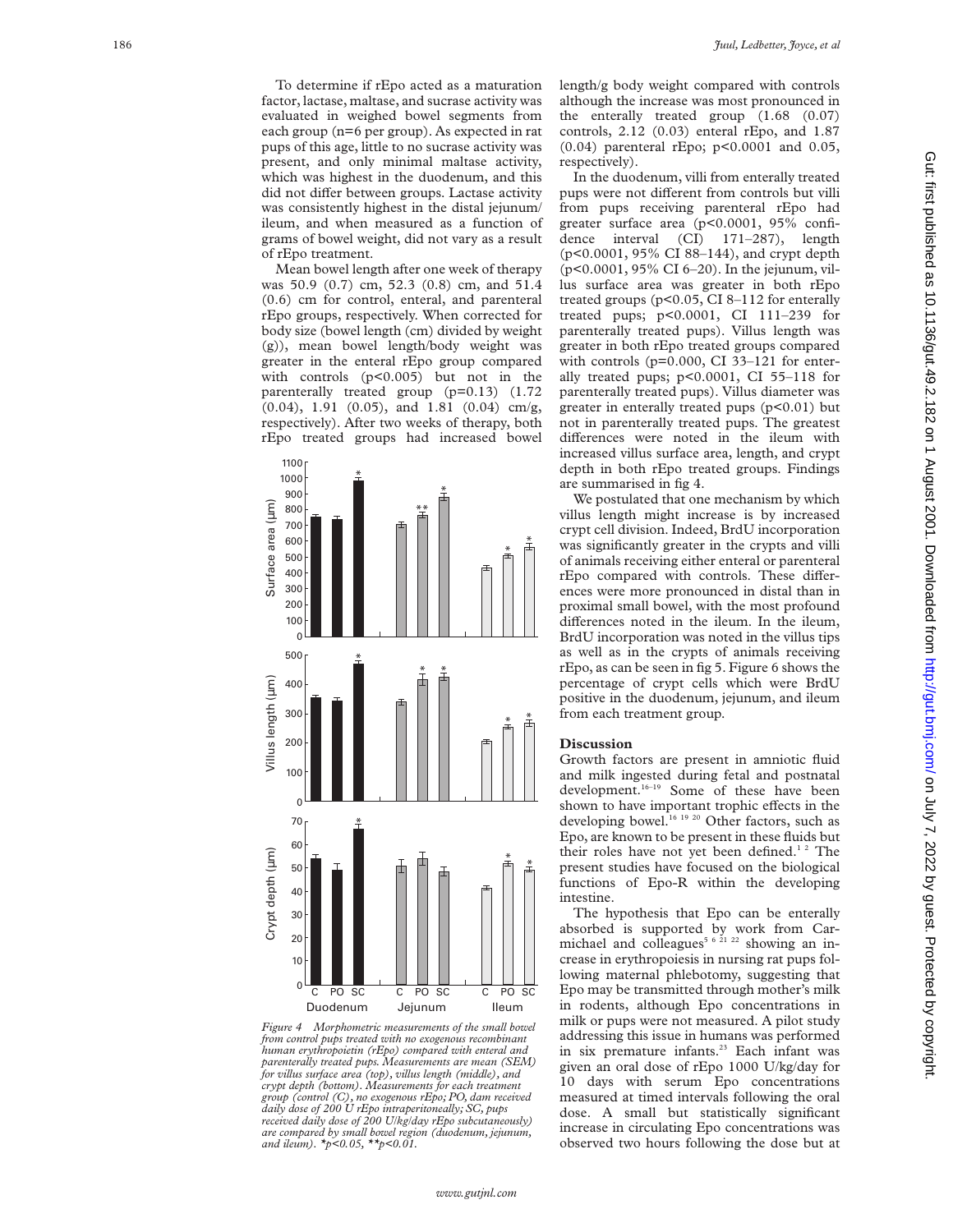no other time points.<sup>23</sup> No increase in haematocrit or reticulocyte counts were observed.<sup>23</sup> Unfortunately, rEpo was given in a non-protein containing buffered solution which may have significantly decreased the stability of the protein.<sup>1 24</sup> A recent prospective study of 12 infants randomised to receive enteric rEpo (600 U/kg/ week given three times a week) or placebo showed that enteric rEpo might result in increased erythropoiesis, although there was no difference in red blood cell transfusions required. $^{2}$ 

In this study, we found no difference between serum Epo concentrations of artificially reared rat pups receiving one week of enteral rEpo in doses of 200 U/kg/day, 1000 U/kg/day, or no exogenous enteral rEpo. Similarly, when pups were suckled, and received rEpo via rat milk for one or two weeks, no difference in haematocrit was noted compared with controls, although the haematocrit in a third group of pups treated daily with subcutaneous rEpo increased significantly during

the experimental period, as did the haematocrit of the dams receiving rEpo. Thus it is unlikely that a significant role of Epo-R in rat bowel is absorption of enteric Epo, although we cannot rule out the possibility that small quantities of enterally dosed rEpo were absorbed. It is possible that the use of human rEpo in the rat model may have decreased enteric absorption compared with endogenous rat Epo, as rat and human Epo are only 80–82% homologous. However, human and rat Epo show biological and immunological cross reactivity (as demonstrated by the increased haematocrit values in parenterally treated pups and rEpo treated dams), and hence this is an unlikely explanation for the low absorption of rEpo.<sup>26</sup>

Our second hypothesis was that enterally dosed rEpo would (versus would not) have trophic effects in the small bowel. We clearly showed that rEpo, when given enterally for at least one week in either RMS or rat milk, significantly increases the length of the small bowel and also increases the absorptive surface



*Figure 5 Bromodeoxyuridine (BrdU) incorporation in neonatal rat small bowel. All images were taken at an original magnification of 400*×*. (A, B) Duodenum and ileum from control animals; (C, D) duodenum and ileum from animals treated with recombinant human erythropoietin intraperitoneally (PO rEpo); and (E, F) duodenum and ileum from subcutaneous rEpo (SC rEpo) treated animals. Brown staining shows BrdU positive cells.*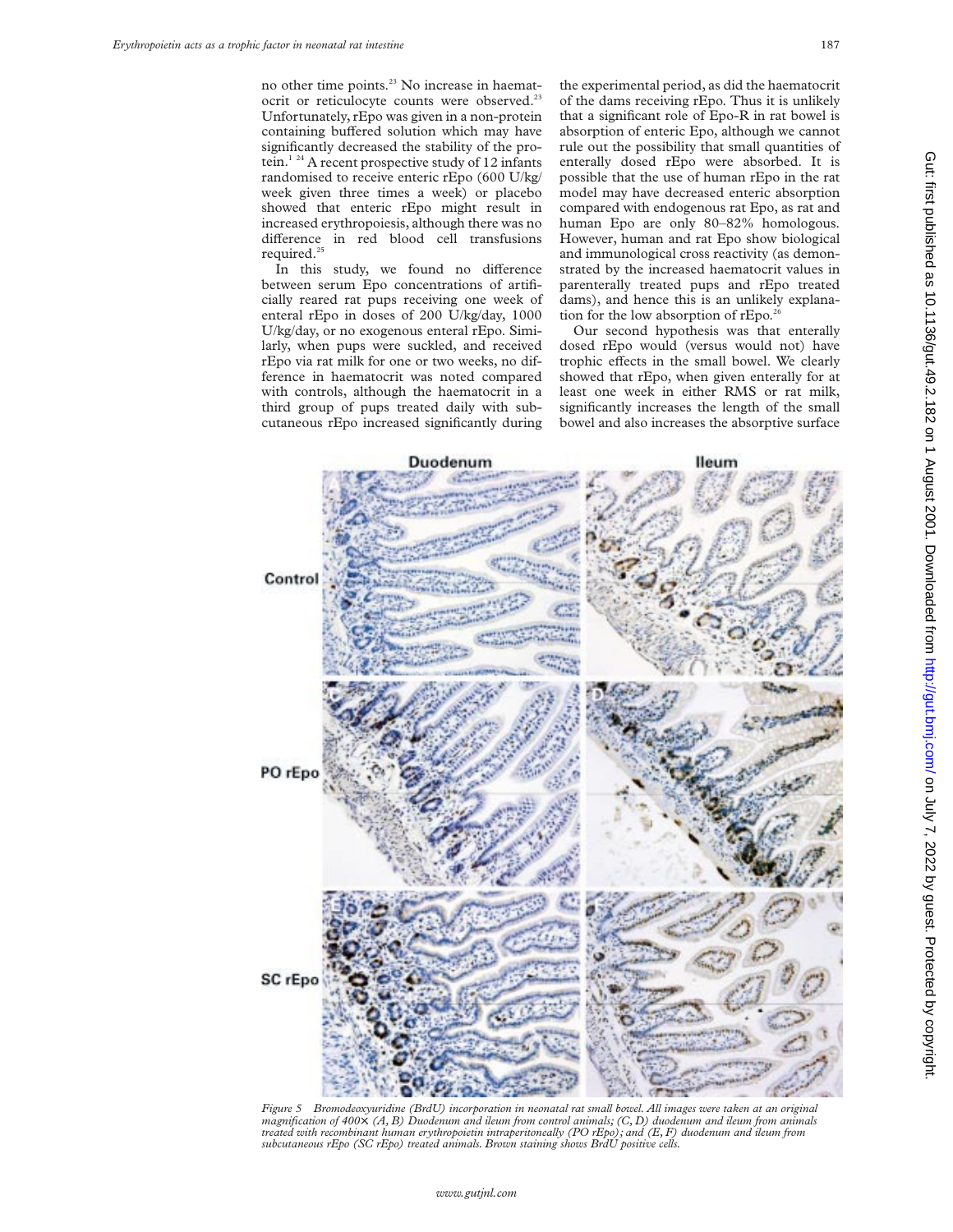

*Figure 6 Bromodeoxyuridine (BrdU) positive crypt cells following no erythropoietin (Epo), enteral Epo, and parenteral Epo in the duodenum (A), jejunum (B), and ileum (C). Percentage of crypt cells with BrdU staining in each treatment group: control (no exogenous recombinant human erythropoietin (rEpo)), PO (dam received daily dose of 200 U rEpo intraperitoneally), and SC (pups received daily dose of 200 U/kg/day rEpo subcutaneously). Mean values and percentiles as described in fig 1.*

area of microvilli, primarily by an increase in villus length. rEpo did not affect the specific activity of disaccharidases, as no differences in lactase, maltase, or sucrase activities were detected in any bowel segment between treatment groups. However, as the length of the small bowel increased with rEpo treatment, but the specific activity of the disaccharidase stayed the same, we can extrapolate that the total activity increased. This was most significant for lactase activity, followed by maltase activity, as minimal to no sucrase was present in any group.

Lastly, we hypothesised that the effects of rEpo in bowel would (versus would not) be route dependent. We found that rEpo, whether given enterally or parenterally, acts as a trophic factor in small bowel. There are however some route dependent differences: enterally dosed rEpo had a greater effect on small bowel length (normalised to body weight) than parenteral rEpo while both enteral and parenteral rEpo were associated with increased villus surface area. The effects of rEpo on villus length and surface area were most pronounced in the ileum. The precise mechanism by which this increase occurs is not clear but it appears to involve an increase in cell turnover, as demonstrated by our BrdU incorporation studies. The unusual finding of BrdU positive cells in the villi may reflect a combination of increased cell turnover and an increase in cell migration associated with rEpo administration.<sup>8</sup>

Epo-R are present on a variety of nonhaematopoietic cell types, including enterocytes, endothelial cells, smooth muscle cells, and neurones, cell types which are present in the developing bowel.<sup>7–9 27–29</sup> It is possible that Epo acts as a trophic factor on one or more of these cell types during growth and development.30 Enteral Epo is clearly not an essential requirement for postnatal bowel development, as human neonates are often fed non-Epo containing infant formulas and do well. Possible

explanations include that circulating Epo is sufficient for normal bowel development or that Epo is not an essential growth factor for growth development. Unfortunately, the homozygous null mutation or "knockout" mouse models which are either Epo or Epo-R deficient do not survive gestation, dying at embryonic day 13.5 (approximately 65% of gestation). It has therefore not been possible to use these models to evaluate the effects of Epo on the growth and development of the bowel.

In summary, we have shown that enterally dosed rEpo is not absorbed in amounts sufficient to promote increased erythropoiesis but that it is associated with trophic effects in the developing neonatal rat intestine, increasing small bowel length and villus surface area. Parenterally dosed rEpo has the expected erythropoietic effects, as well as trophic effects in the small bowel. The potential clinical usefulness of these observations are apparent for such conditions as short bowel syndrome (resulting from necrotising enterocolitis or other bowel catastrophes), in which increasing the small bowel surface area would be of clinical benefit. The relevance of these findings to adults has not been studied and is unknown. Further investigation must be done to determine the clinical applicability of these important findings.

Supported by CAP award RR-00082 from the National Institutes of Health, and by the Children's Miracle Network.

*Conflict of interest*: S Juul is a consultant for Johnson and Johnson.

- 1 Kling PJ, Sullivan TM, Roberts RA, *et al.* Human milk as a potential enteral source of erythropoietin. *Pediatr Res*
- 2 Juul SE, Zhao Y, Dame JB, et al. Origin and fate of erythro-
- poietin in human milk. *Pediatr Res* 2000;48:660–7.<br>3 Clapp JF III, Little KD, Appleby-Wineberg SK, *et al*. The effect of regular maternal exercise on erythropoietin in cord blood and amniotic fluid. *Am J Obstet Gynecol* 1995;**172**: 1445–51.
- 4 Richey SD, Ramin SM, Bawdon RE, *et al.* Markers of acute and chronic asphyxia in infants with meconium-stained amniotic fluid.  $Am \text{ } f$  Obstet Gynecol 1995;172:1212-15.
- 5 Carmichael RD, LoBue J, Gordon AS. Neonatal erythropoiesis. II. Bone marrow and splenic erythropoietic activity: Data suggest erythropoietin transfer via maternal milk.
- *Endocr Regul* 1992;**26**:143–9. 6 Carmichael RD, LoBue J, Gordon AS. Neonatal erythropoi-esis. I. Peripheral blood erythropoietic parameters: Data suggest erythropoietin transfer via maternal milk. *Endocr Regul* 1992;**26**:83–8.
- Juul SE, Yachnis AT, Christensen RD. Tissue distribution of erythropoietin and erythropoietin receptor in the develop-
- ing human fetus. *Early Hum Dev* 1998;**52**:235–49. 8 Juul SE, Joyce AE, Zhao Y, *et al.* Why is erythropoietin present in human milk? Studies of erythropoietin receptors on enterocytes of human and rat neonates. *Pediatr Res* 1999;**46**:263–8.
- 9 Okada A, Kinoshita Y, Maekawa T, *et al.* Erythropoietin stimulates proliferation of rat-cultured gastric mucosal cells. *Digestion* 1996;**57**:328–32.
- 10 Fatouros M, Dalekos GN, Mylonakis E, *et al.* Alterations in body weight, breaking strength, and wound healing in wis-tar rats treated pre- and postoperatively with erythropoietin or granulocyte macrophage-colony stimulating factor: Evidence of a previously unknown anabolic effect of<br>erythropoietin? *J Lab* Clin Med 1999;133:253–9.<br>11 Ledbetter DJ, Juul SE. Erythropoietin and the incidence of
- necrotizing enterocolitis in infants with very low birth weight. *J Pediatr Surg* 2000;**35**:178–82.
- 12 Hall WG. Weaning and growth of artificially-reared rats. *Science* 1975;**190**:1313–15.
- 13 Austead N, Korsak RA, Bergstrom JD, *et al.* Milksubstitutes comparable to rat's milk; their preparation, composition, and impact on development and metabolism in the artificially reared rat. *Br J Nutr* 1989;**61**:495–518.
- 14 Philipps AF, Anderson GG, Dvorak B, et al. Growth of artificially fed infant rats: Effect of supplementation with insulinlike growth factor I. *Am J Physiol* 1997;**272**:R1532–9.
- 15 Rogers CT. Practical aspects of milk collection in the rat. *Lab Anim* 1994;**29**:450–5.